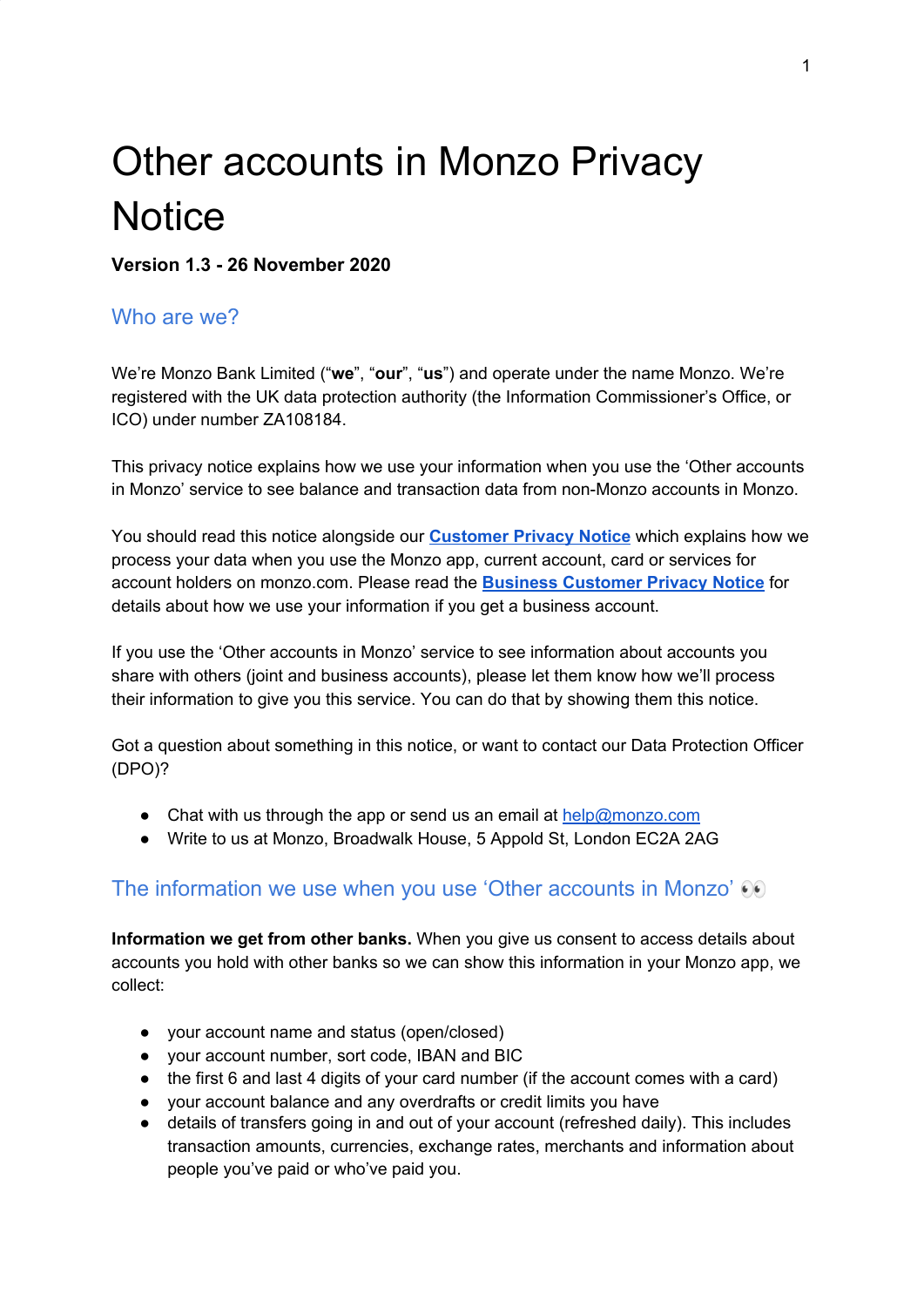**Information we already hold.** To show your Monzo and non-Monzo account balances and transactions in the app, we also use:

- your Monzo account balances and any overdrafts or credit limits you have with us
- your Monzo account transaction history (including information about people you've paid or who've paid you)

**Information we get when you use the 'Other accounts in Monzo' service.** We collect analytics on how you use the service. For example, we check how often you view or refresh information about other accounts you've added.

'**Special category data'**. Your Monzo transactions or transaction data from your other accounts can contain information that data protection laws call 'special category data'.

This is information that could reveal your or someone else's (like the other person you share a joint account with) racial or ethnic origin, political opinions, religious or philosophical beliefs, trade union membership or information concerning health, sex life or sexual orientation.

If your transaction data includes 'special category data', we'll only use the transaction data to give you the 'Other accounts in Monzo' service, unless we have a legal duty to use it for another reason.

# Our reasons for using your information Q

European Data protection laws say we need to have a lawful basis for using your personal data. At least one of the following must apply: contractual or legal duty, legitimate interest, public interest, vital individual interest or consent. In this section we explain which one we rely on to use the information you give us consent to access from other banks for a specific purpose (either on its own or together with your Monzo balance or transaction data that we already hold).

#### **We need to use your data for a contract we have with you, or to enter into a contract with you**

With your permission, we access specific details about accounts you hold with other banks so that we can show this information to you in the Monzo app. If you don't give us consent to access an account, we can't give you the service.

We'll also use details about other accounts you've added to the Monzo app to support you if you contact our customer support team.

**We need to use your data to comply with the law.** We may need to use your balance and transaction data from other accounts to investigate and resolve complaints.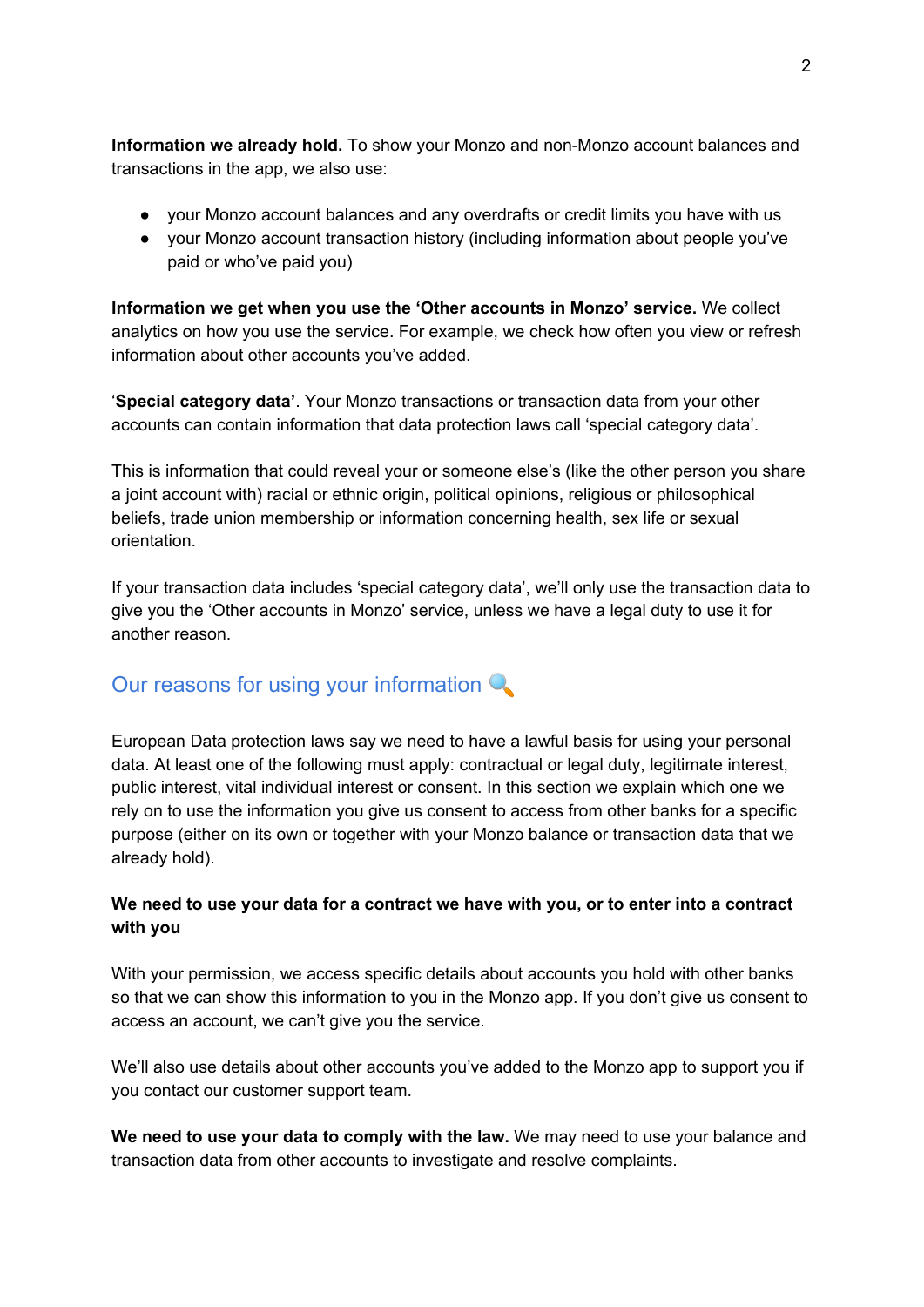**When it's in our 'legitimate interest'.** We need to use your data for our legitimate interests, or those of a third party. This means using data in a way that you might expect us to, for a reason which is in your and/or our (or a third party's) interest and which doesn't involve overriding your privacy rights.

We may use your balance and transaction data from other accounts together with other details we hold about you to:

- improve the 'Other accounts in Monzo' service. For example, we'll analyse aggregated data to understand what additional insights we could give other customers about their finances as part of the service.
- develop our business strategy using aggregated data about how customers use Monzo, other accounts and engage with the 'Other accounts in Monzo' service. This helps us make sure we develop the right products and make the right business decisions to make sure Monzo is successful.
- investigate suspected criminal activity to help keep our customers and Monzo safe, and to meet our legal obligations. We may share your information with law enforcement if authorised by law.
- to store backup copies in case we face a legal claim about the information.

## Who we share your data with

**Companies that give services to us.** Here we mean companies that help us provide the 'Other accounts in Monzo' service and need to process details about you for this reason. We share as little information as we can and encrypt and/or make it impossible for you to be identified where possible (for instance by using a User ID instead of your name).

Companies that give services to us for 'Other accounts in Monzo' are:

- cloud computing power and storage providers like **Amazon Web [Services](https://aws.amazon.com/solutions/case-studies/monzo/) (AWS)** and **[Google](https://cloud.google.com/customers/monzo/) Cloud**
- our business intelligence and analytics platform provider **[Looker](https://looker.com/learn/recorded-demo?utm_campaign=701E0000000okRm&utm_keyword=looker%20software&_bt=349033840001&_bm=b&utm_ppccampaign=eu_search_brand&gclid=EAIaIQobChMIoICX4Lbl5AIVCYXVCh0V8A1xEAAYASAAEgKUWPD_BwE)**
- companies that help us with functional analytics (for example, to help us solve technical issues with the app)
- companies that help us with customer support (like Sykes and our subsidiaries)

#### **Law enforcement and other external parties.** We may share your details with:

- authorities that spot and stop financial crime, money laundering, terrorism and tax evasion if the law says we have to, or if it's necessary for other reasons
- the police, courts or dispute resolution bodies if we have to
- other banks to help trace money if you're a victim of fraud or other crimes or if there's a dispute about a payment
- any other third parties where necessary to meet our legal obligations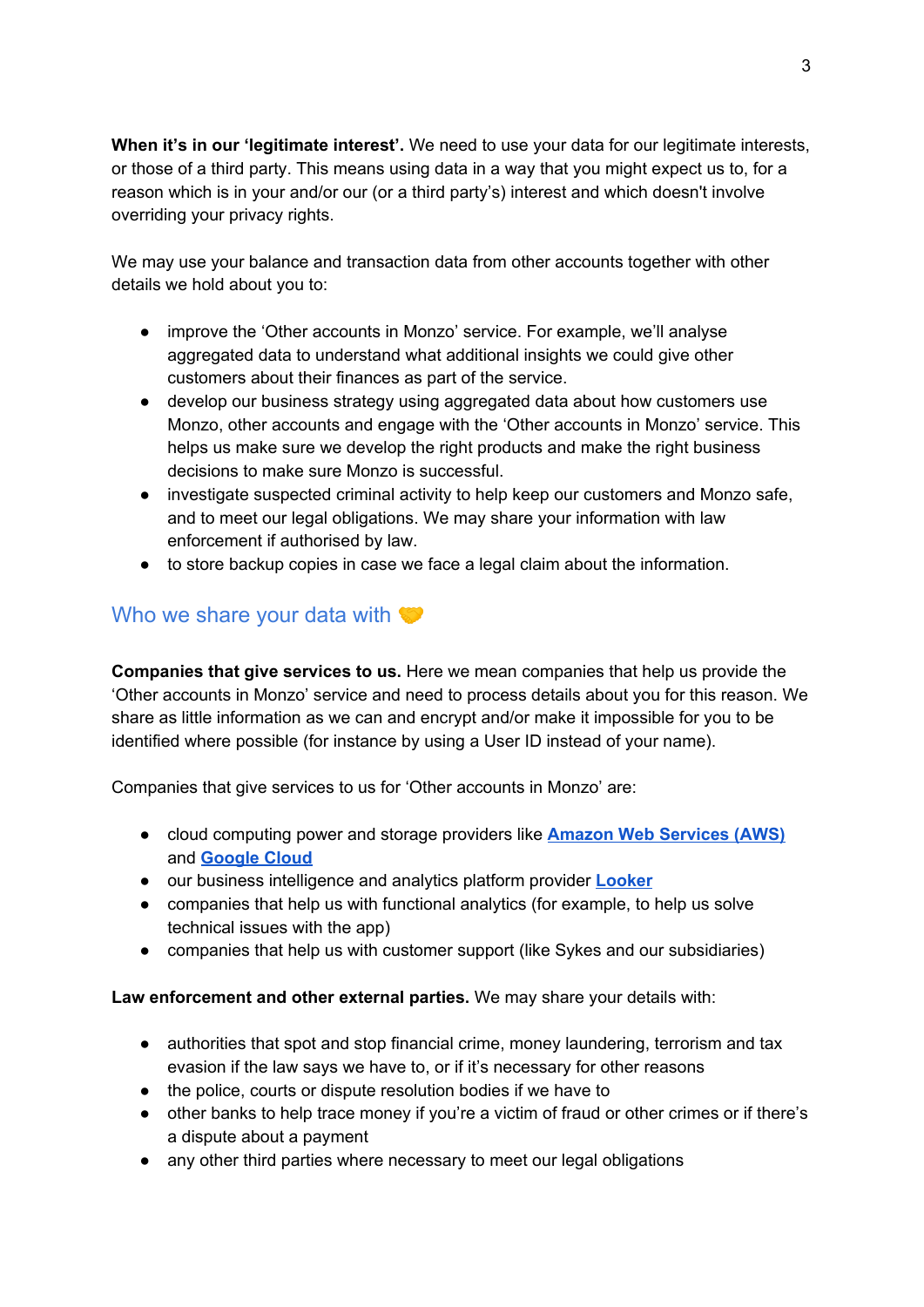We may also share your details with people or companies if there's a corporate restructure, merger, acquisition or takeover.

**Other Monzo Group companies.** Our subsidiaries in the US help us with customer support. We may also share details about you with Monzo Inc for other lawful reasons if you open a US Monzo account (this is only available to US residents).

# How long we keep your information for

We hold the information we get about non-Monzo accounts you've added to the 'Other Accounts in Monzo' service on live systems until you cancel Monzo Plus or remove all your non-Monzo accounts.. After that we'll keep a backup copy for 6 years in case we need to respond to a legal claim. In some circumstances, like cases of anti-money laundering or fraud, we may keep data longer if we need to (that's in our legitimate interest) and/or the law says we have to.

# Your rights ✅

You have a right to:

- access the personal data we hold about you, or to get a copy of it
- ask for a copy of your personal data in a portable (machine-readable) format or make us send it to someone else
- make us correct inaccurate data
- ask us to delete, 'block' or suppress your data, though for legal reasons we might not always be able to do it
- say no to us using your data in certain 'legitimate interest' circumstances
- withdraw any consent you've given us
- ask a member of staff to review a computer-made (automated) decision.

To do any of these things, please contact us through the app or by emailing [help@monzo.com.](mailto:help@monzo.com) EU data protection laws, like the GDPR, give us one month to respond.

## Where we store or send your data  $\Box$

We may transfer and store the data we collect from you to organisations outside the European Economic Area ('EEA'). When we do this, we make sure that your data is protected and that:

- the European Commission says the country or organisation has adequate data protection, or
- we've agreed to standard data [protection](https://eur-lex.europa.eu/legal-content/EN/TXT/PDF/?uri=CELEX:32010D0087&from=en) clauses approved by the European Commission with the organisation.

If you'd like a copy of the relevant data protection clauses, please get in touch through the app or send an email to [help@monzo.com.](mailto:help@monzo.com)